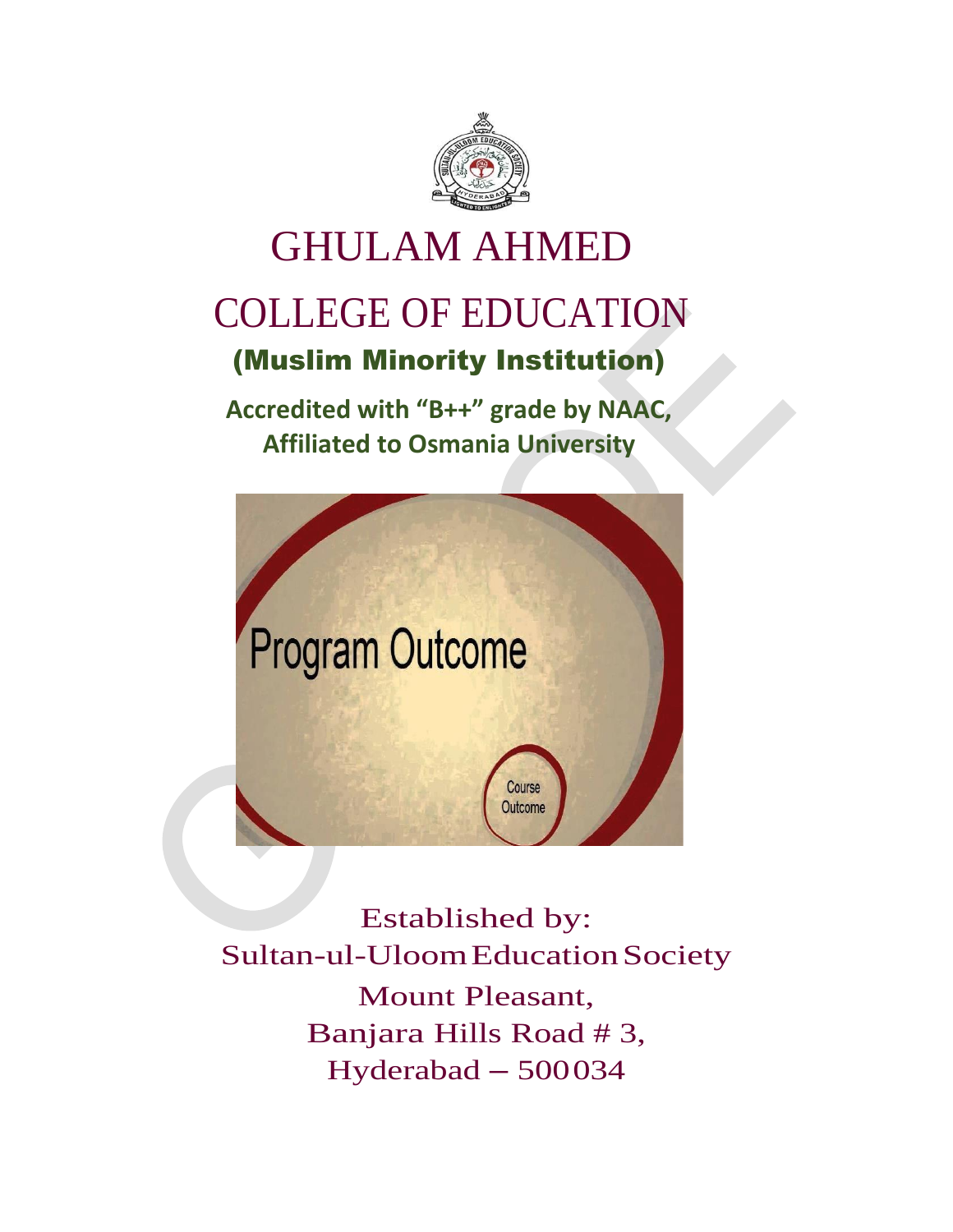## PROGRAM OUTCOMES

|         | <b>M.ED. COURSE</b><br>At the end of the 2-year M.Ed. course, the student learns to:                |
|---------|-----------------------------------------------------------------------------------------------------|
| $PO-1$  | Develop professionalism and advanced pedagogical skills.                                            |
| $PO-2$  | Acquire managerial and administrative skills.                                                       |
| $PO-3$  | Develop the spirit of inquiry through research.                                                     |
| $PO-4$  | Integrate diversified tools and technology into the teaching and learning<br>process.               |
| $PO-5$  | Plan strategies to deal with problems in the classroom.                                             |
| $PO-6$  | Tackle issues related to school and classroom management.                                           |
| $PO-7$  | Equip themselves with superior life skills.                                                         |
| $PO-8$  | Promote the use of new techniques of teaching learning like the use of online                       |
|         | platforms, collaborative learning, brain storming, etc.                                             |
| $PO-9$  | Motivate themselves to take up extension work in the field of education in                          |
|         | general and Teacher Education in particular.                                                        |
| $PO-1O$ | Generate a sense of responsibility and commitment towards the environment.                          |
| $PO-11$ | Comprehend various theories and philosophies and their application in education.                    |
| $PO-12$ | Enhance reflective outlook towards the emerging issues and challenges in the<br>field of education. |
| $PO-13$ | Develop analytical, interpretative as well as assessment and evaluative skills.                     |
| $PO-14$ | Enhance communication, entrepreneurship and employability skills.                                   |
| $PO-15$ | demonstrate academic integrity and professional ethics in a diversified<br>educational setting      |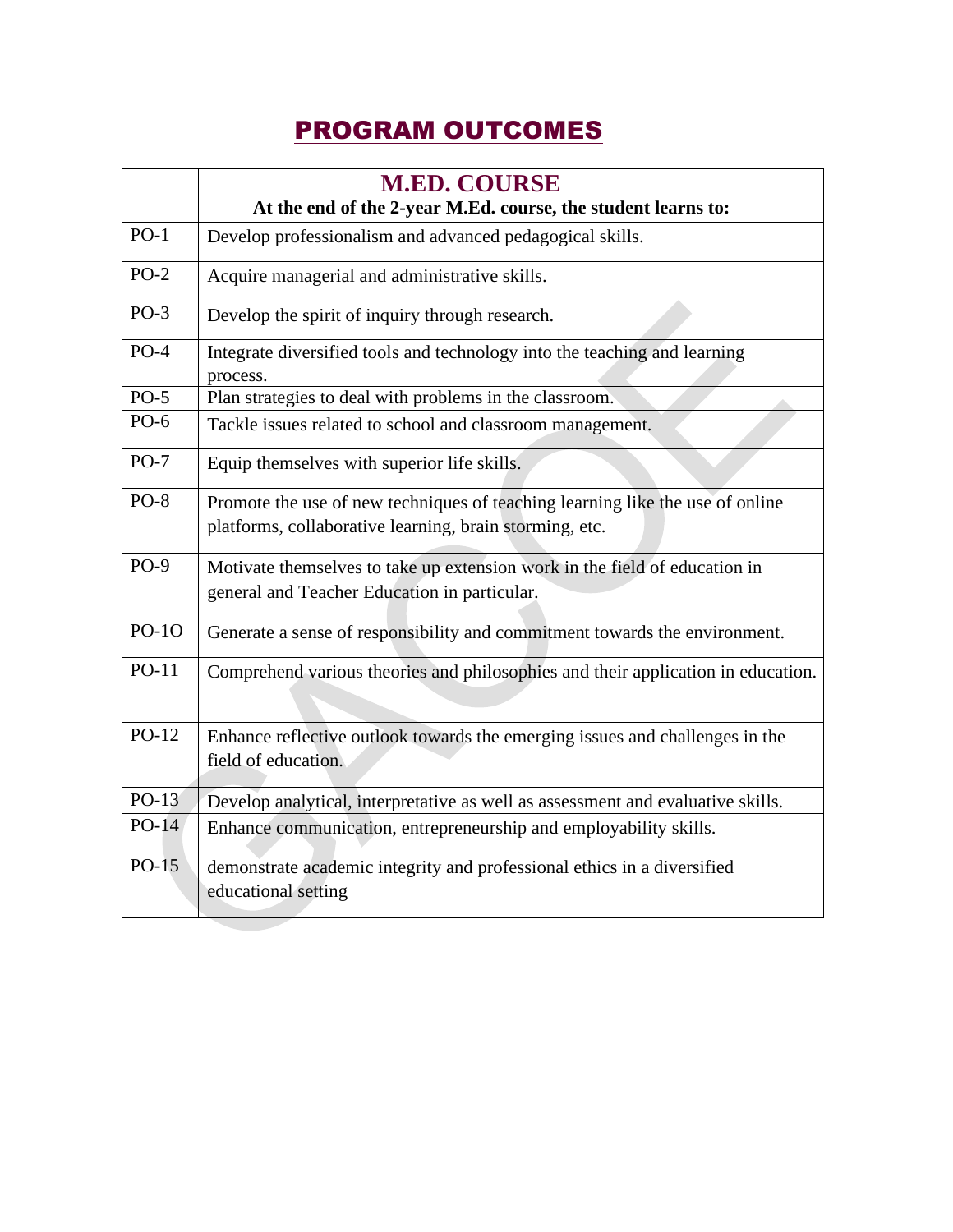### PROGRAM OUTCOMES

|         | <b>B.ED. COURSE</b>                                                                                                                                                                               |  |
|---------|---------------------------------------------------------------------------------------------------------------------------------------------------------------------------------------------------|--|
|         | At the end of the 2-year B.Ed. course, the student learns to:                                                                                                                                     |  |
| $PO-1$  | Understand the theories and concepts of educational philosophy, psychology                                                                                                                        |  |
|         | and sociology and learn to apply them in the field of education.                                                                                                                                  |  |
| $PO-2$  | Integrate the content knowledge of Science, Mathematics, Social Studies, etc.                                                                                                                     |  |
|         | effectively with pedagogical knowledge.                                                                                                                                                           |  |
| $PO-3$  | Practice and apply the teaching-learning skills learnt in college in the school<br>classrooms.                                                                                                    |  |
| $PO-4$  | Apply and integrate diversified tools of ICT in the teaching-learning process and<br>administrative procedures.                                                                                   |  |
| $PO-5$  | Build perspective on the nature of learner, understand the importance of using<br>learner centric methods and approaches                                                                          |  |
| $PO-6$  | Develop skills necessary for effective teaching learning activities such as skills of                                                                                                             |  |
|         | good communication, language, art, drama, reflection, research etc.                                                                                                                               |  |
| $PO-7$  | Compare and understand the various evaluation procedures that can be used to<br>assess students                                                                                                   |  |
| $PO-8$  | Generate a sense of responsibility and commitment towards the environment,                                                                                                                        |  |
|         | energy and water conservation, etc.                                                                                                                                                               |  |
| $PO-9$  | Identify learners with diverse needs, and apply the knowledge in dealing with                                                                                                                     |  |
|         | differently abled students in the inclusive classroom.                                                                                                                                            |  |
| $PO-1O$ | Develop responsibility towards community work and other welfare activities.                                                                                                                       |  |
| PO-11   | Imbibe humanitarian values and ethics, practice the values of honesty, integrity,<br>nationalism, communal harmony, gender equality, etc. and act as agent of<br>modernization and social change. |  |
| $PO-12$ | Conduct action research during internship in schools to resolve school related<br>issues and problems.                                                                                            |  |
| $PO-13$ | Analyze school text books, curriculum, syllabus, etc.                                                                                                                                             |  |
| $PO-14$ | Learn managerial and organizational skills with respect to School administration<br>and management.                                                                                               |  |
|         |                                                                                                                                                                                                   |  |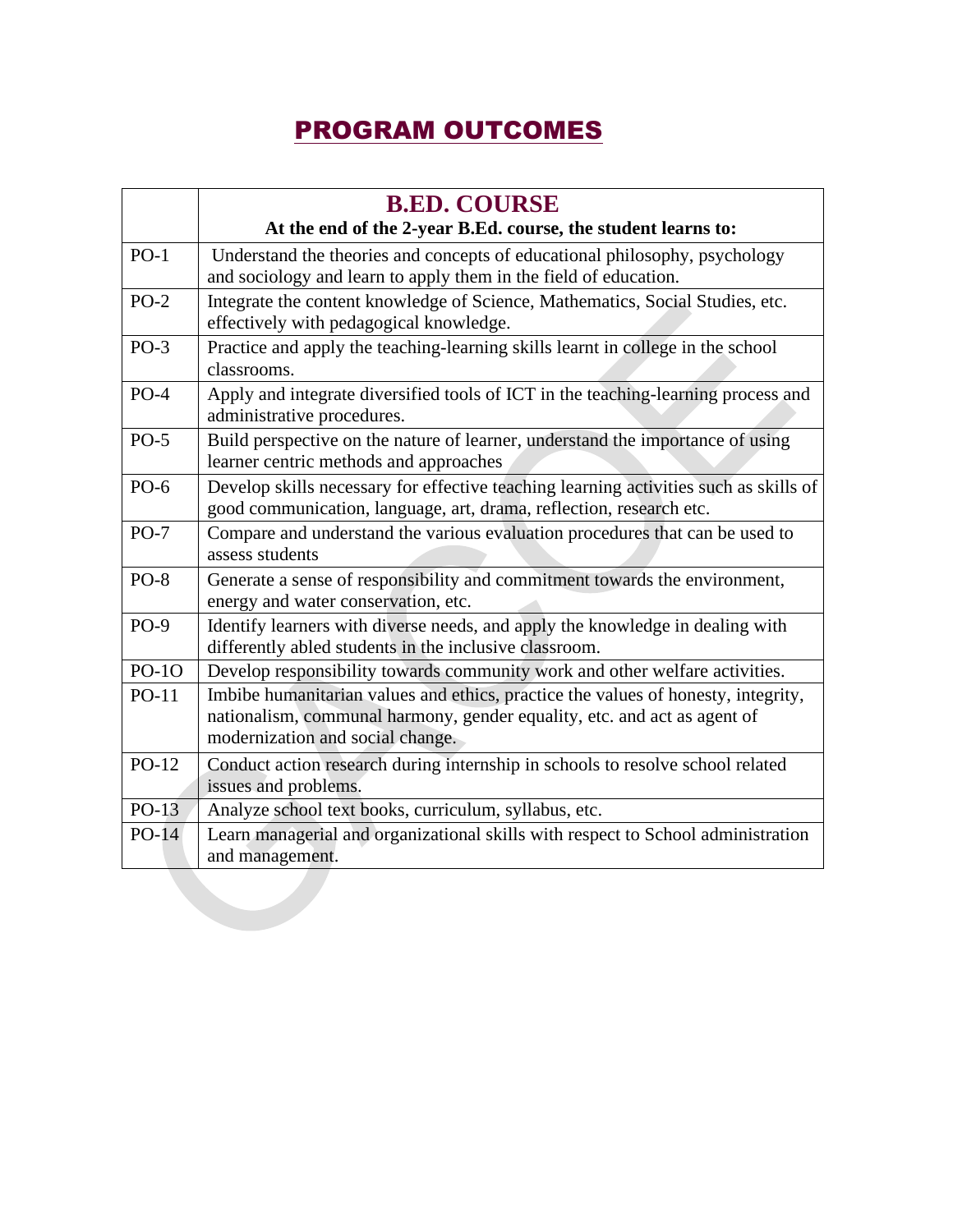# COURSE OUTCOMES OF THE M.ED. COURSE

#### **M.ED. - COURSE OUTCOMES (I & II YEARS)**

| Year/Sem:                                                       | <b>First year/ I semester</b>                                             |  |
|-----------------------------------------------------------------|---------------------------------------------------------------------------|--|
| CO code                                                         | <b>Course Outcomes</b>                                                    |  |
| <b>Subject: Philosophy of Education (EDN 01)</b>                |                                                                           |  |
| <b>PEC01.1</b>                                                  | Understand the philosophical perspectives of education                    |  |
| <b>PEC01.2</b>                                                  | Appreciates the methods of philosophical inquiry                          |  |
| <b>PEC01.3</b>                                                  | Understand the dynamics of Western philosophical traditions of            |  |
|                                                                 | education                                                                 |  |
| <b>PEC01.4</b>                                                  | Understand the dynamics of Indian philosophical traditions of education   |  |
| <b>PEC01.5</b>                                                  | Sensitize towards human rights education                                  |  |
| <b>PEC01.6</b>                                                  | Develop insight in to the contemporary issues in education                |  |
|                                                                 | <b>Subject: Sociology of Education (EDN 02)</b>                           |  |
| <b>SEC02.1</b>                                                  | Understand the sociological perspectives of education                     |  |
| <b>SEC02.2</b>                                                  | Develop sociological thinking about culture, socialization, social change |  |
|                                                                 | and education                                                             |  |
| <b>SEC02.3</b>                                                  | Comprehend the taxonomy of social theories                                |  |
| <b>SEC02.4</b>                                                  | Understand the concept of equity in terms of gender, caste, creed, and    |  |
|                                                                 | religion                                                                  |  |
| <b>SEC02.5</b>                                                  | Develop insights about contemporary developments in sociology of          |  |
|                                                                 | education                                                                 |  |
| <b>Subject: Psychology of Learning and Development (EDN 03)</b> |                                                                           |  |
| PLDC03.1                                                        | Understand the psychology of learning process and development             |  |
| PLDC03.2                                                        | Develop critical views on development of language & self-related          |  |
|                                                                 | concepts                                                                  |  |
| PLDC03.3                                                        | Develop theoretical perspectives about learning                           |  |
| <b>PLDC03.4</b>                                                 | Create a learning environment                                             |  |
| <b>PLDC03.5</b>                                                 | Develop skills in managing the classroom                                  |  |
| <b>PLDC03.6</b>                                                 | Develop conceptual clarity on personality development                     |  |
|                                                                 | <b>Subject: Research Methods in Education (EDN 04)</b>                    |  |
| RMEC04.1                                                        | Understand the foundations of educational research                        |  |
| RMEC04.2                                                        | Develop research aptitude among themselves                                |  |
| RMEC04.3                                                        | Familiarize with different methods and approaches of educational          |  |
|                                                                 | research                                                                  |  |
| RMEC04.4                                                        | Apply appropriate statistical techniques                                  |  |
| RMEC04.5                                                        | Design educational research and use relevant tools, techniques &          |  |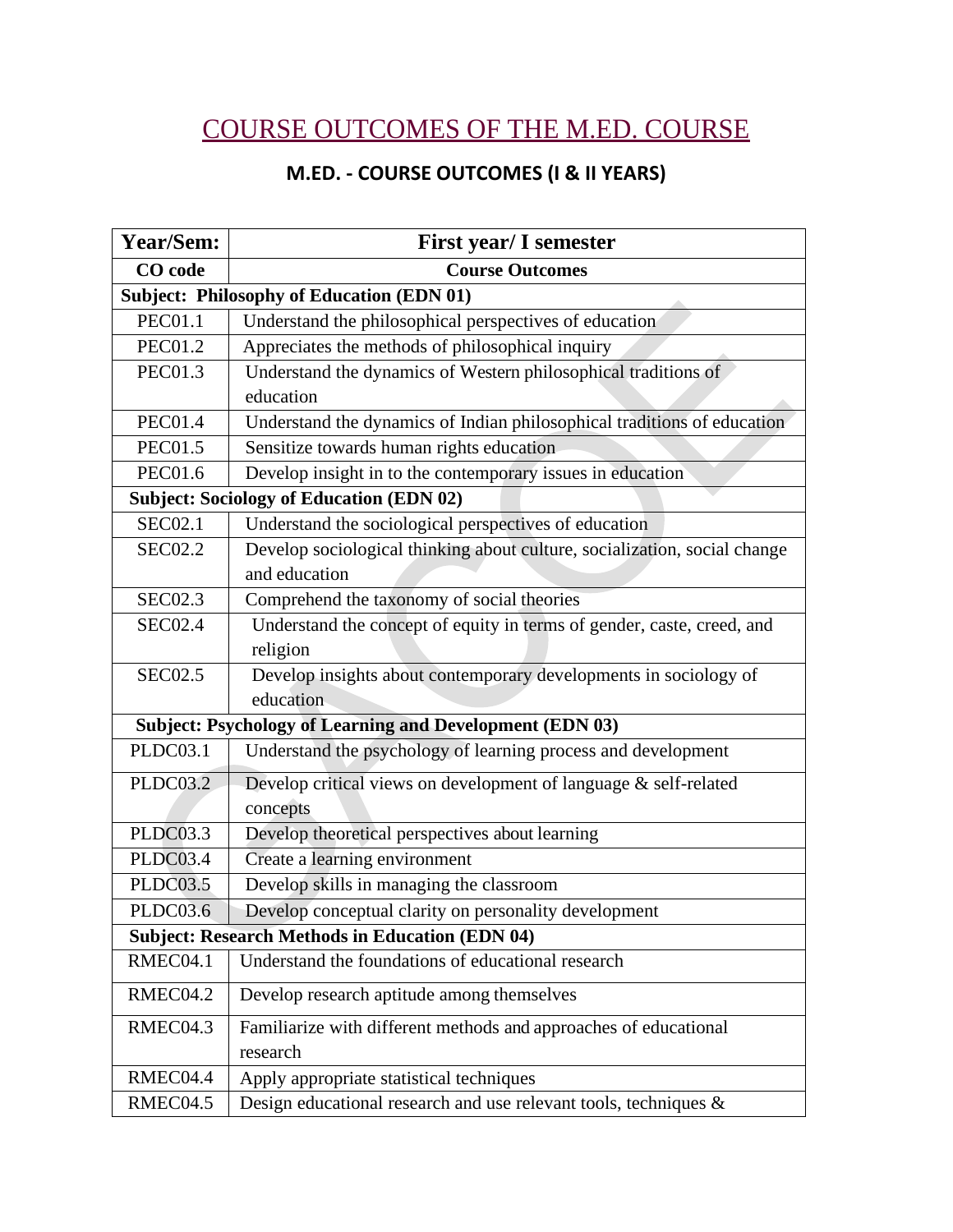|                                                          | procedures                                                                |  |
|----------------------------------------------------------|---------------------------------------------------------------------------|--|
| <b>Subject: Communication Skills in English (EDN 05)</b> |                                                                           |  |
| <b>CSEC05.1</b>                                          | Observe the intricacies of communication                                  |  |
| <b>CSEC05.2</b>                                          | Critically reflect on self-reading                                        |  |
| <b>CSEC05.3</b>                                          | Develop skills of listening                                               |  |
| <b>CSEC05.4</b>                                          | Understand the process of writing                                         |  |
|                                                          | <b>Subject: Expository Writing (EDN 06)</b>                               |  |
| <b>EWC06.1</b>                                           | Understand the process of Expository writing                              |  |
| EWC06.2                                                  | Distinguish different patterns of expository writing                      |  |
| EWC06.3                                                  | Select popular texts                                                      |  |
| <b>EWC06.4</b>                                           | Develop skill of expository writing                                       |  |
| <b>EWC06.5</b>                                           | Develop self-confidence and able to write independently                   |  |
|                                                          | <b>Subject: Self-Development and Professionalism (EDN 07)</b>             |  |
| SDPC07.1                                                 | Understand their strengths and weaknesses                                 |  |
| SDPC07.2                                                 | Reflect on self-competencies and capabilities of teaching                 |  |
| SDPC07.3                                                 | Reflect on personal traits and qualities                                  |  |
| SDPC07.4                                                 | Empower with professionalism required to be a teacher educator            |  |
| SDPC07.5                                                 | Equip with capabilities to deal with specialized professional skills      |  |
| SDPC07.6                                                 | Empower in professional competencies                                      |  |
| <b>Year/Sem:</b>                                         | <b>First year/ II semester</b>                                            |  |
| CO code                                                  | <b>Course Outcomes</b>                                                    |  |
|                                                          | <b>Subject: Curriculum Development (EDN 08)</b>                           |  |
| <b>CDC08.1</b>                                           | Understand the basic principles of curriculum development                 |  |
| CDC08.2                                                  | Comprehend the process of curriculum development                          |  |
| CDC08.3                                                  | Develop insights into the relevance of knowledge, Philosophical,          |  |
|                                                          | Sociological, Psychological bases of curriculum development               |  |
| <b>CDC08.4</b>                                           | Develop insights into models of curriculum development                    |  |
| CDC08.5                                                  | Critically analyze the need for curriculum change                         |  |
| CDC08.6                                                  | Develop ability for evaluation of the curriculum                          |  |
| CDC08.7                                                  | Probe into the research in curriculum                                     |  |
| <b>CDC08.8</b>                                           | Develop futuristic perspective into curriculum                            |  |
|                                                          | <b>Subject: Psychological testing (EDN 09)</b>                            |  |
| PTC09.1                                                  | Trace the Historical perspectives of psychological testing                |  |
| PTC09.2                                                  | Develop skills in construction and development of psychological testing   |  |
| PTC09.3                                                  | Develop skills in administration and interpreting the psychological tests |  |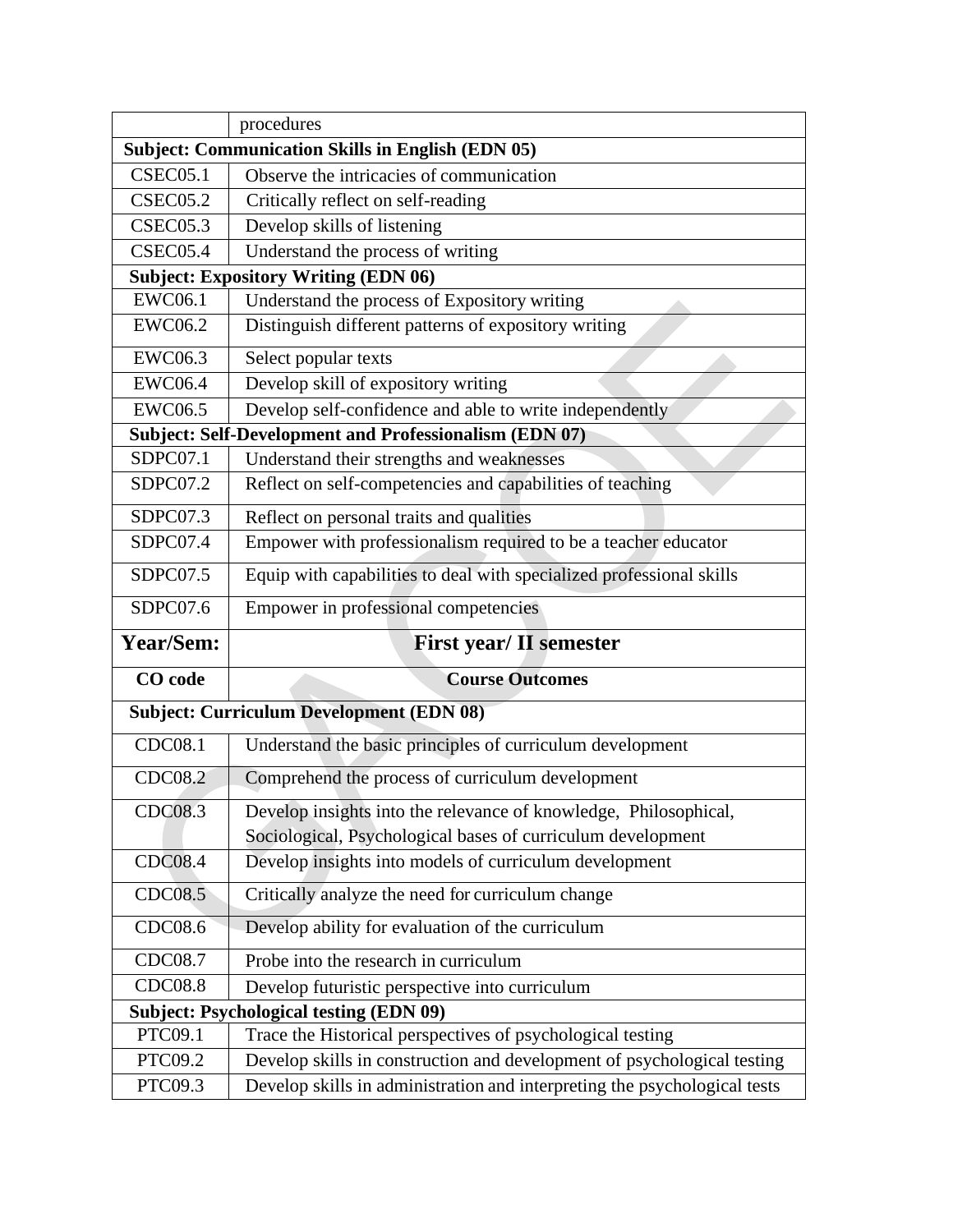| PTC09.4                                          | Develop skills in writing the psychological test report                       |  |
|--------------------------------------------------|-------------------------------------------------------------------------------|--|
| <b>Subject: Statistics in Education (EDN 10)</b> |                                                                               |  |
| <b>STEC10.1</b>                                  | Develop research aptitude among themselves                                    |  |
| <b>STEC10.2</b>                                  | Apply appropriate statistical techniques                                      |  |
| <b>STEC10.3</b>                                  | Design educational research and use relevant tools, techniques &              |  |
|                                                  | procedures                                                                    |  |
| <b>STEC10.4</b>                                  | Apply aspects of descriptive and inferential statistics                       |  |
| <b>STEC10.5</b>                                  | Write and evaluate research reports and dissertations                         |  |
|                                                  | <b>Subject: Pre-Service and In-Service Teacher Education (EDN 11)</b>         |  |
| <b>PITC11.1</b>                                  | Understand the structure of pre-service teacher education                     |  |
| <b>PITC11.2</b>                                  | Critically reflect on NCTE framework & Position papers                        |  |
| <b>PITC11.3</b>                                  | Probe into various components of Teacher Education                            |  |
| <b>PITC11.4</b>                                  | Reflect on In-service Teacher Education programs                              |  |
| <b>PITC11.5</b>                                  | Design an in-service program                                                  |  |
| PITC11.6                                         | Evaluate a training program                                                   |  |
|                                                  | <b>Subject: Dissertation -II (EDN 12a)</b>                                    |  |
| DC12a.1                                          | Explore the gaps in educational research studies and identify the             |  |
|                                                  | research problem                                                              |  |
| DC12a.2                                          | Draft a research proposal in the APA format after conceptual                  |  |
|                                                  | understanding through review of literature                                    |  |
| DC12a.3                                          | Demonstrate a research attitude while presenting the research proposal        |  |
| DC12a.4                                          | Design and standardized the research tool appropriate to the area of study    |  |
|                                                  | Subject: Internship - I Teacher Education Institutions & Field Work (EDN 13a) |  |
| EIFC13a.1                                        | Acquaint with the school environment and develop rapport with B.Ed.           |  |
|                                                  | students and school teachers                                                  |  |
| <b>EIFC13a.2</b>                                 | Supervise the B.Ed. students in carrying out activities, such as writing      |  |
|                                                  | period plans, preparation of teaching aids, and classroom management          |  |
| EIFC13a.3                                        | Maintain a record of their day-to-day activities in the Reflective journal    |  |
| EIFC13a.4                                        | Reflect innovative practices used in different schools, such as pre-          |  |
|                                                  | primary schools, primary schools, government schools corporate                |  |
|                                                  | schools, international schools, innovative schools, concept schools,          |  |
|                                                  | inclusive schools, special schools, etc.                                      |  |
| Year/Sem:                                        | <b>Second year/III semester</b>                                               |  |
| CO code                                          | <b>Course Outcomes</b>                                                        |  |
|                                                  | <b>Subject: Economics of Education (EDN 14)</b>                               |  |
| <b>EOEC14.1</b>                                  | Understand the importance of Economics in the field of education              |  |
| <b>EOEC14.2</b>                                  | Understand education on consumption and instrument activities                 |  |
| <b>EOEC14.3</b>                                  | Understand the cost of education, its role in individual and Human            |  |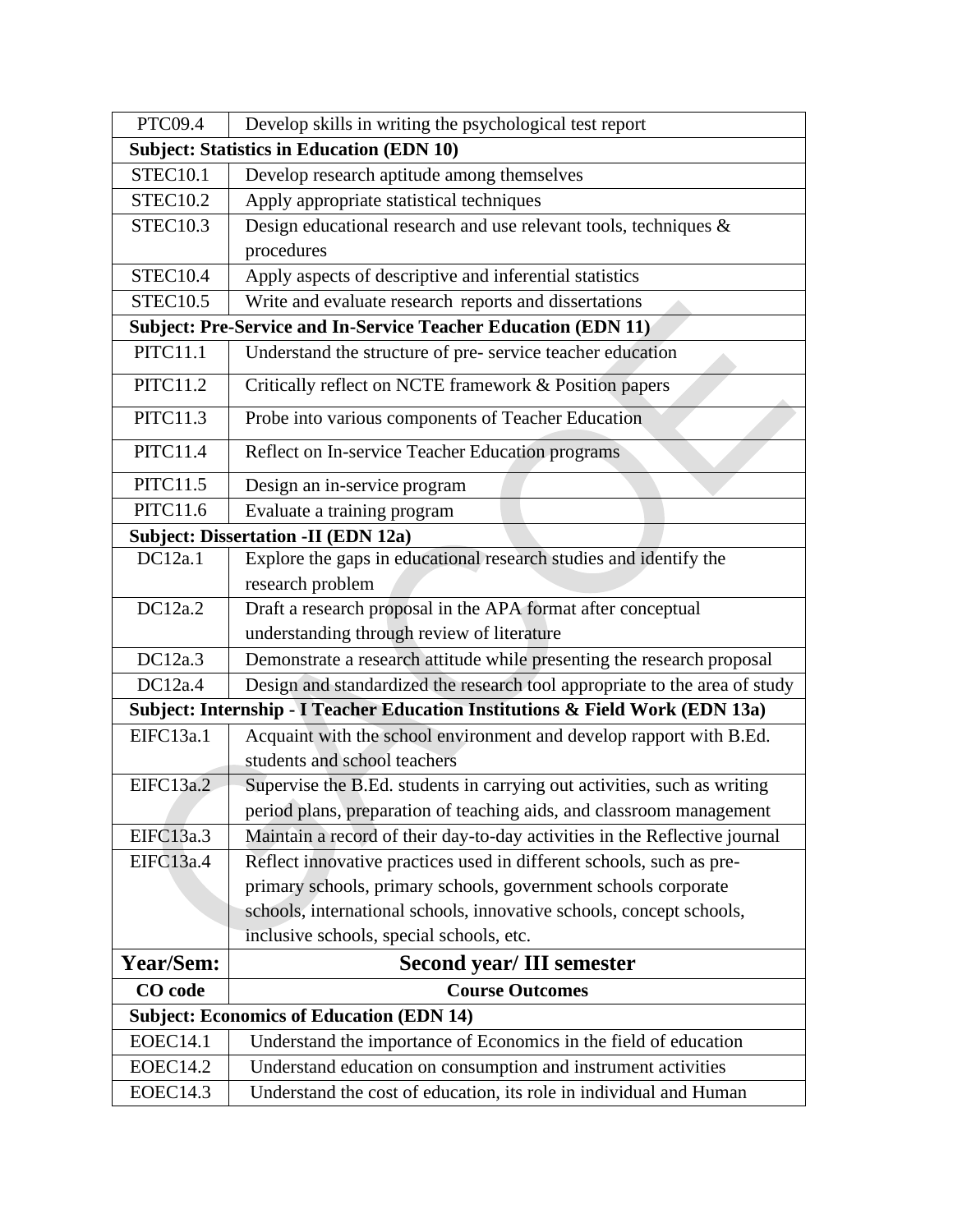|                  | development                                                                                                                          |
|------------------|--------------------------------------------------------------------------------------------------------------------------------------|
| <b>EOEC14.4</b>  | Understand Internal efficiency of the systems of education                                                                           |
| <b>EOEC14.5</b>  | Understand modern development in Economics of Education                                                                              |
| <b>EOEC14.6</b>  | Understand educational policy management planning and Finance                                                                        |
| <b>EOEC14.7</b>  | Understand new educational reforms adopted in India and their                                                                        |
|                  | capability in the field of education                                                                                                 |
|                  | <b>Subject: Educational Management and Leadership (EDN 15)</b>                                                                       |
| <b>EMLC15.1</b>  | Comprehend theoretical as well as practical aspects of Educational                                                                   |
|                  | Management in existing and emerging scenario.                                                                                        |
| <b>EMLC15.2</b>  | Understand the meaning, types, nature of educational management                                                                      |
| <b>EMLC15.3</b>  | Understand the chronological development of educational management<br>/ administration in Pre-Independence and Post-Independence Era |
| EMLC15.4         | Understand the leadership, meaning and styles of leadership.                                                                         |
| <b>EMLC15.5</b>  | Analyze their role in quantitative and qualitative improvement of<br>education.                                                      |
| <b>EMLC15.6</b>  | Deal with the day-to-day problems concerning education in general and<br>school education in particular                              |
| <b>EMLC15.7</b>  | Understand Educational, Planning, Approaches and Alternatives.                                                                       |
| <b>EMLC15.8</b>  | Understand the role of National bodies and State level agencies and                                                                  |
|                  | controlling authorities of educational management                                                                                    |
|                  | Subject: Perspectives, Research and Issues in Teacher Education (EDN 16)                                                             |
| PRITC16.1        | Develop insights into the perspectives of teacher education                                                                          |
| <b>PRITC16.2</b> | Understand in-service teacher education programs                                                                                     |
| <b>PRITC16.3</b> | Develop skill to manage teacher education programs                                                                                   |
| PRITC16.4        | Undertake research in teacher education                                                                                              |
|                  | <b>Subject: Secondary Teacher Education (EDN 17-B)</b>                                                                               |
| STEC17B.1        | Understand secondary teacher education in India                                                                                      |
| STEC17B.2        | Comprehend the procedures related to curriculum development and<br>assessment to deal with secondary teacher education               |
| <b>STEC17B.3</b> | Understand conceptual framework of secondary teacher education.                                                                      |
| STEC17B.4        | Look into the challenges of secondary teacher education                                                                              |
|                  | <b>Subject: Academic Writing (EDN 18)</b>                                                                                            |
| AWC18.1          | Understand the process of academic writing                                                                                           |
| AWC18.2          | Get the clarity while writing with respect to the parts of speech                                                                    |
| AWC18.3          | Get insights into the common errors committed in punctuation and<br>grammar                                                          |
| AWC18.4          | Understand tips in writing                                                                                                           |
| AWC18.5          | Understand the concept of Plagiarism in writing.                                                                                     |
|                  | <b>Subject: Dissertation - III (EDN 12b)</b>                                                                                         |
| DC12b.1          | Critically analyzing literature related to specific topics scientifically.                                                           |
| DC12b.2          | Conceptualizing the theoretical basis and operationally defining variables<br>related to the study.                                  |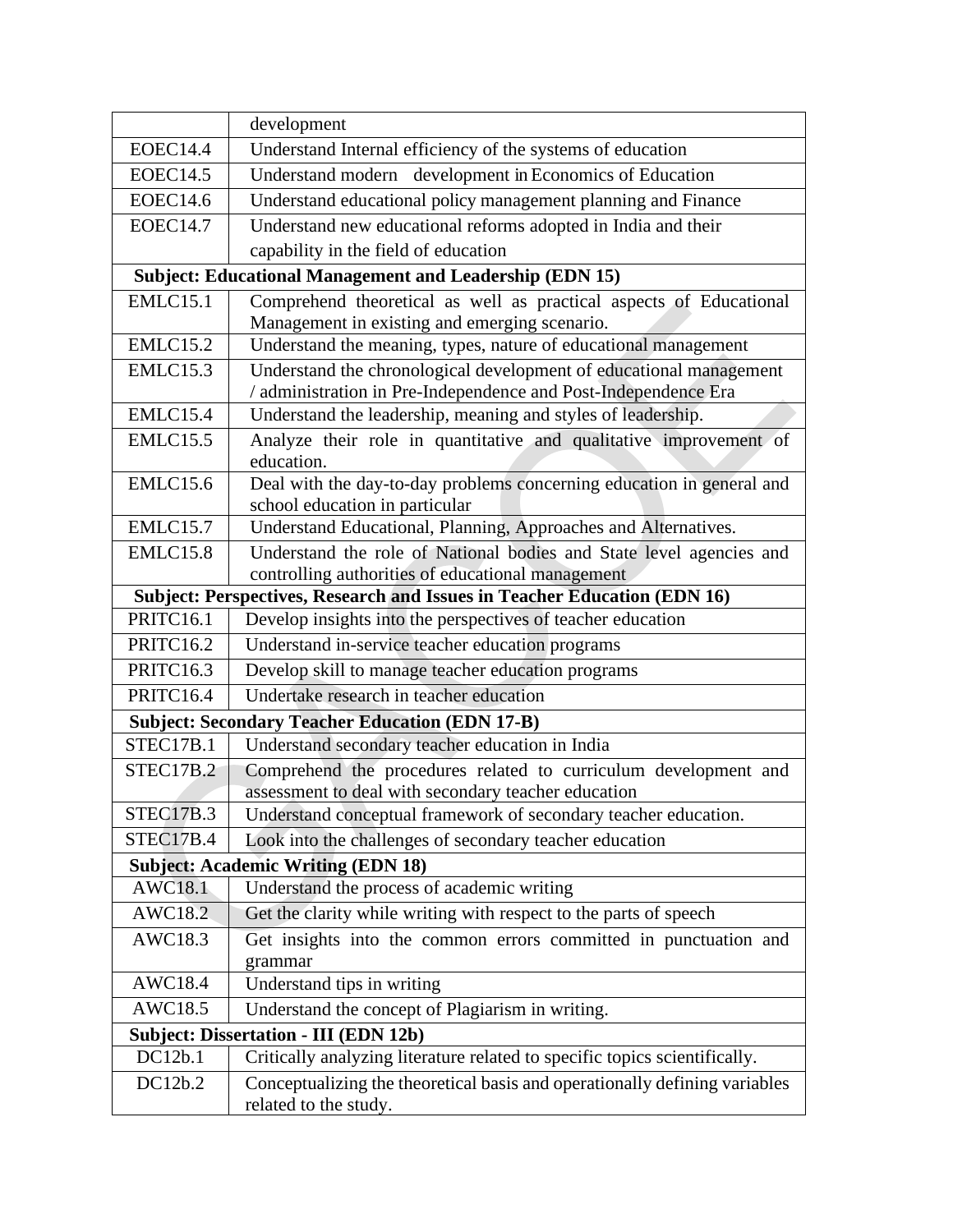| DC12b.3          | Formulating research design for different types of educational research.                                                                                |
|------------------|---------------------------------------------------------------------------------------------------------------------------------------------------------|
| DC12b.4          | Designing and standardizing the tools based on the identified                                                                                           |
|                  | components of the variables                                                                                                                             |
| DC12b.5          | Scientifically designing the sample and collecting data.                                                                                                |
| DC12b.6          | Statistically analyzing and interpreting preliminary data based on                                                                                      |
|                  | hypothesis                                                                                                                                              |
| Year/Sem:        | <b>Second year/IV semester</b>                                                                                                                          |
| CO code          | <b>Course Outcomes</b>                                                                                                                                  |
|                  | <b>Subject: Environmental Education: Issues and Concerns (EDN 19)</b>                                                                                   |
| EEICC19.1        | To make student teachers understand the concept, scope of                                                                                               |
|                  | environmental education, disaster management and climate change                                                                                         |
| EEICC19.2        | To make student teachers appreciate the role of environmental education                                                                                 |
|                  | in disaster management and adaptation to climate change and mitigation                                                                                  |
|                  | of climate change                                                                                                                                       |
| EEICC19.3        | To orient student teachers with various components and use and abuse                                                                                    |
|                  | of natural resources                                                                                                                                    |
| EEICC19.4        | To enable the student teachers, understand the concept and strategies of                                                                                |
|                  | sustainable development in the context of climate change                                                                                                |
| EEICC19.5        | To enable the student teachers to understand strategies of protection of                                                                                |
|                  | environment                                                                                                                                             |
|                  | <b>Subject: Inclusive Education at Elementary and Secondary Level (EDN 20)</b>                                                                          |
| IEESC20.1        | Understand the philosophical, sociological and rights perspective of                                                                                    |
|                  | inclusive education.                                                                                                                                    |
| IEESC20.2        | Develop skills in using a wide range of tools, instructional strategies, and<br>social supports to assist students with disabilities learn effectively. |
| IEESC20.3        | Develop the skills associated with inter-personal relationships, managing                                                                               |
|                  | relations in educational settings, problem-solving in educational settings,                                                                             |
|                  | leadership and working in teams to promote inclusion.                                                                                                   |
|                  | Subject: Secondary Education in India - Status, Issues and Concerns (EDN 21-B)                                                                          |
| <b>SEIC21B.1</b> | Understand the context of secondary education                                                                                                           |
| <b>SEIC21B.2</b> | Understand the concept, objectives, rationale and context of secondary                                                                                  |
|                  | education                                                                                                                                               |
| <b>SEIC21B.3</b> | Learns the challenges and extent of success of Universal Elementary                                                                                     |
|                  | Education (UEE) and their influence on secondary education                                                                                              |
| <b>SEIC21B.4</b> | Discuss the development of Secondary education in India since                                                                                           |
|                  | independence                                                                                                                                            |
| <b>SEIC21B.5</b> | Reflect on the relevance of strategies and programs of RMSA                                                                                             |
|                  | <b>Subject: Curriculum at Secondary Level (EDN 22-B)</b>                                                                                                |
| CSLC22B.1        | Understand the need for knowledge $&$ curriculum at secondary level                                                                                     |
| CSLC22B.2        | Understand the processes of designing the secondary curriculum                                                                                          |
| CSLC22B.3        | Develop the curriculum for secondary level                                                                                                              |
|                  | <b>Subject: ICT in Education at Secondary Level (EDN 23-B)</b>                                                                                          |
| ICTSC23B.1       | Explain the concept of ICT in education                                                                                                                 |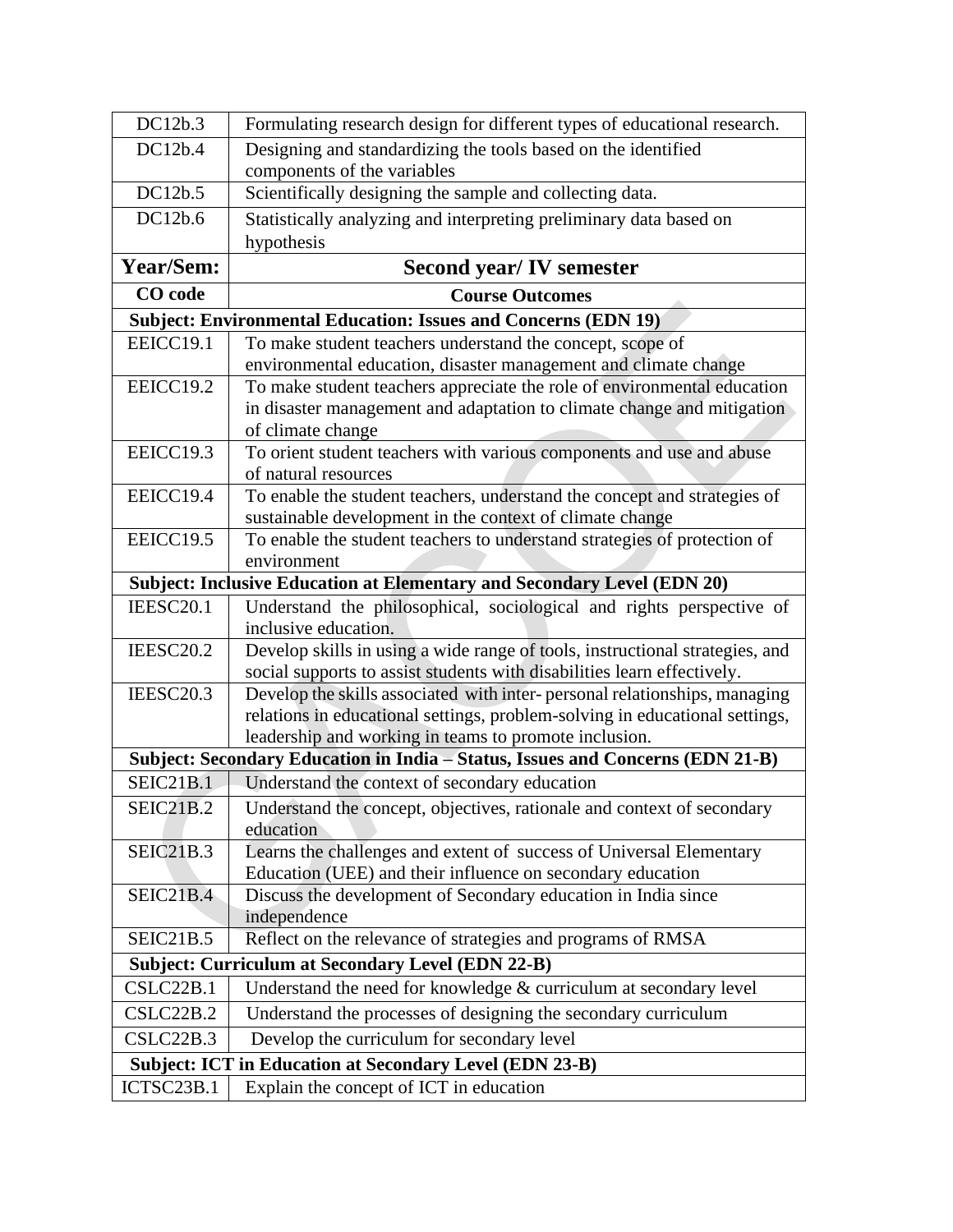| ICTSC23B.2 | Appreciate the scope of ICT for improving the personal productivity and |
|------------|-------------------------------------------------------------------------|
|            | professional competencies                                               |
| ICTSC23B.3 | Explain the concept of educational technology                           |
| ICTSC23B.4 | Develop skills of interaction in the classroom                          |
| ICTSC23B.5 | Explain differentapproaches of ICT integration in education             |
| ICTSC23B.6 | Use internet efficiently to access remote information, communicate and  |
|            | collaborate with others                                                 |
|            | <b>Subject: Assessment in Education at Secondary Level (EDN 24-B)</b>   |
| AESC24B.1  | Conceptualize measurement & Assessment related practices                |
| AESC24B.2  | Understand various testing procedures                                   |
| AESC24B.3  | Prepare test papers & evaluation rubrics                                |
| AESC24B.4  | Understand evaluation procedures to be followed at secondary level      |
|            | <b>Subject: Dissertation - IV (EDN 12C)</b>                             |
| DC12c.1    | Organizing and tabulating data for analysis using statistical           |
|            | interpretation                                                          |
| DC12c.2    | Drawing conclusions reporting the findings of the study                 |
| DC12c.3    | Analyzing the selected problem from multiple dimensions                 |
| DC12c.4    | Reflecting on the research design for enhancing the research quality    |
| DC12c.5    | Statistically analyzing and interpretation data based on hypothesis and |
|            | corroborating the results with literature reviewed                      |
| DC12c.6    | Extrapolating the research findings to formulate the implications       |
| DC12c.7    | Documenting the dissertation in APA format without plagiarism           |
| DC12c.8    | Developing positive attitude and interest towards educational research  |
|            | with a holistic perspective                                             |
|            |                                                                         |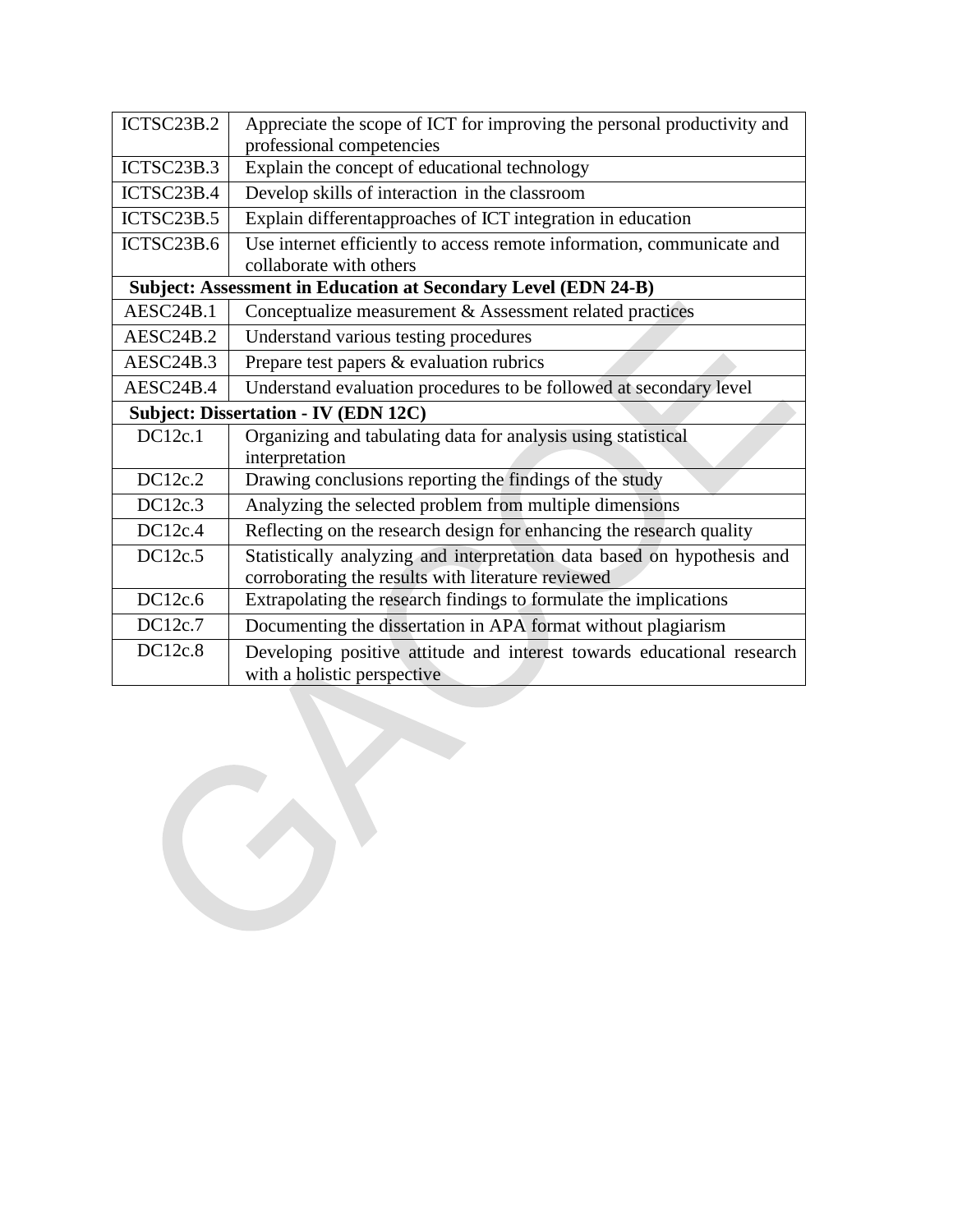## COURSE OUTCOMES OF THE B.ED. COURSE

#### **B.ED. - COURSE OUTCOMES (I & II YEARS)**

| Year/Sem:                                        | <b>First year/ I semester</b>                                                              |  |
|--------------------------------------------------|--------------------------------------------------------------------------------------------|--|
| CO code                                          | <b>Course Outcomes</b>                                                                     |  |
| <b>Subject: Philosophy of Education (EDN 01)</b> |                                                                                            |  |
| PPEC01.1                                         | Examine the epistemological basis of education                                             |  |
| PPEC01.2                                         | Understand the theory of knowledge                                                         |  |
| PPEC01.3                                         | Understand various learner-centric curricular perspectives                                 |  |
| PPEC01.4                                         | Examine the basis of education in a social context                                         |  |
| PPEC01.5                                         | Understand the link between school and social progress                                     |  |
| PPEC01.6                                         | Understand educative processes                                                             |  |
| PPEC01.7                                         | Understand the evolution of disciplines and knowledge and                                  |  |
|                                                  | school subjects                                                                            |  |
| PPEC01.8                                         | Understand the theory of content and framing curriculum                                    |  |
|                                                  | <b>Subject: Assessment for Learning (EDN 02)</b>                                           |  |
| ALCO2.1                                          | Gain a critical understanding of issues in assessment and evaluation                       |  |
|                                                  | (from a constructivist paradigm)                                                           |  |
| ALC02.2                                          | Become cognizant of key concepts, such as formative and summative                          |  |
|                                                  | assessment, evaluation and measurement, test, examination                                  |  |
| ALCO2.3                                          | Get exposure to different kinds and forms of assessment that aid<br>student learning       |  |
| <b>ALC02.4</b>                                   | Use of a wide range of assessment tools, and learn to select and                           |  |
|                                                  | construct these appropriately                                                              |  |
| ALC02.5                                          | Evolve realistic, comprehensive and dynamic assessment procedures that                     |  |
|                                                  | are able to keep the whole student in view                                                 |  |
|                                                  | <b>Subject: Psychology of Childhood and Adolescence (EDN 03)</b>                           |  |
| <b>PCAC03.1</b>                                  | Understand about children of different age groups                                          |  |
| <b>PCAC03.2</b>                                  | Observe and interact with children from diverse socio-economic and<br>cultural backgrounds |  |
| <b>PCAC03.3</b>                                  | Understand how social-political realities construct different childhoods                   |  |
| PCAC03.4                                         | Explore children's lived contexts: family, schools, neighborhoods &                        |  |
|                                                  | community                                                                                  |  |
|                                                  | <b>Subject: Pedagogy of Mathematics (EDN 04a)</b>                                          |  |
| PMC04a.1                                         | Understand the nature of Mathematics                                                       |  |
| PMC04a.2                                         | Appreciate the Mathematical concepts                                                       |  |
| PMC04a.3                                         | Understand the values of teaching Mathematics                                              |  |
| PMC04a.4                                         | Understand the processes of learning Mathematics                                           |  |
| PMC04a.5                                         | Explore various perspectives in understanding objectives of teaching<br>Mathematics        |  |
| PMC04a.6                                         | Develop logic behind pedagogical shift                                                     |  |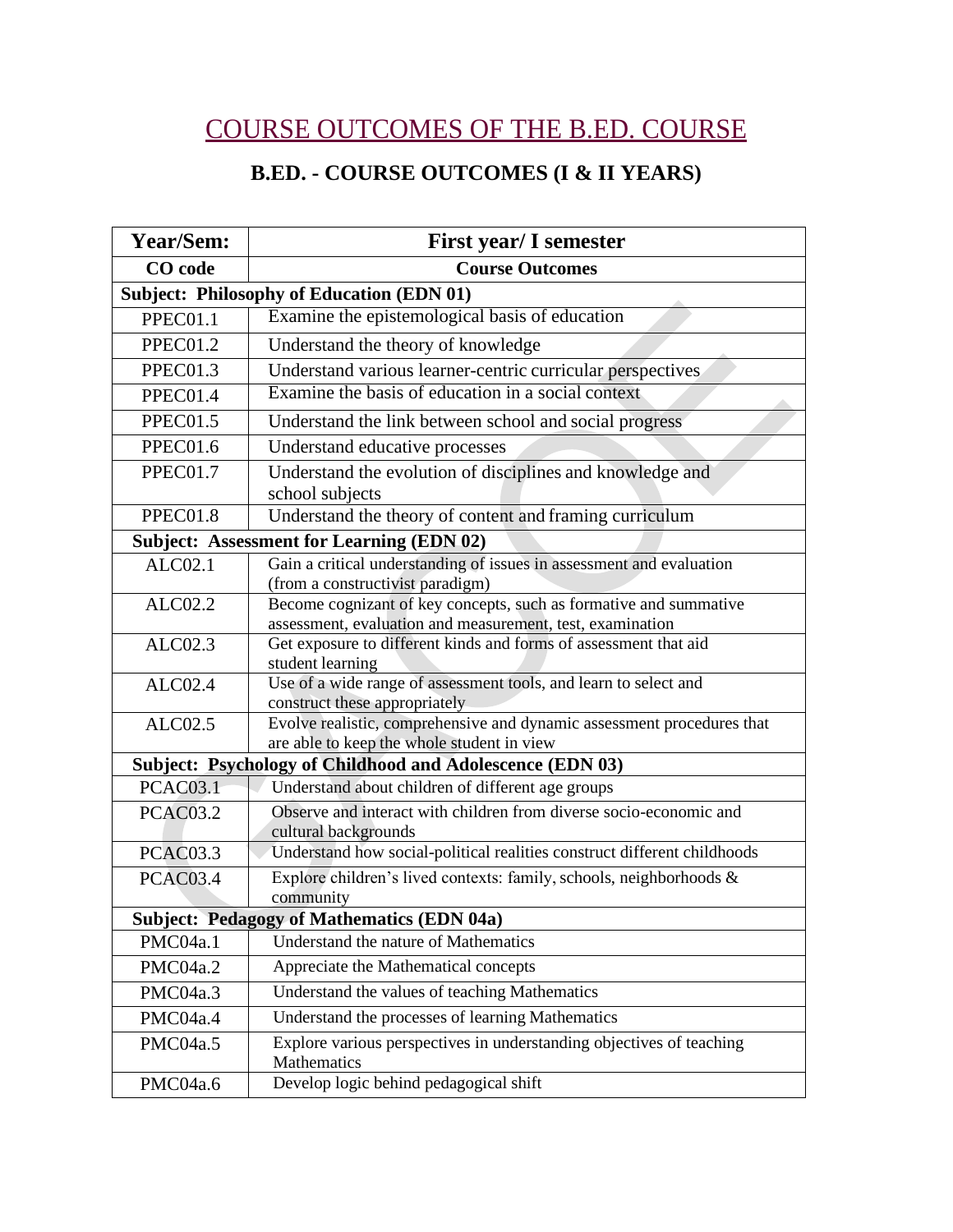| PMC04a.7                                                  | Empower in content and pedagogy                                                                                                                                                                      |  |
|-----------------------------------------------------------|------------------------------------------------------------------------------------------------------------------------------------------------------------------------------------------------------|--|
| <b>Subject: Pedagogy of Biological Sciences (EDN 04a)</b> |                                                                                                                                                                                                      |  |
| PBSC04a.1                                                 | Understand the nature of Biological science                                                                                                                                                          |  |
| PBSC04a.2                                                 | Appreciate the Biological science concepts                                                                                                                                                           |  |
| PBSC04a.3                                                 | Understand the values of teaching Biological science                                                                                                                                                 |  |
| PBSC04a.4                                                 | Understand the processes of learning Biological science                                                                                                                                              |  |
| PBSC04a.5                                                 | Explore various perspectives in understanding objectives of teaching<br><b>Biological science</b>                                                                                                    |  |
| PBSC04a.6                                                 | Develop logic behind pedagogical shift                                                                                                                                                               |  |
| PBSC04a.7                                                 | Empower in content and pedagogy                                                                                                                                                                      |  |
|                                                           | <b>Subject: Pedagogy of Social Sciences (EDN 04a)</b>                                                                                                                                                |  |
| PSSC04a.1                                                 | Understand the areas of social science                                                                                                                                                               |  |
| PSSC04a.2                                                 | Appreciate the Social science concepts                                                                                                                                                               |  |
| PSSC04a.3                                                 | Understand the values of teaching Social sciences                                                                                                                                                    |  |
| PSSC04a.4                                                 | Understand the processes of learning Geography and Economics                                                                                                                                         |  |
| PSSC04a.5                                                 | Explore various perspectives in understanding objectives of<br>teaching Social science                                                                                                               |  |
| PSSC04a.6                                                 | Empower in content and pedagogy                                                                                                                                                                      |  |
| PSSC04a.7                                                 | Analyses various approaches to curriculum designing in Social<br>science                                                                                                                             |  |
| PSSC04a.8                                                 | Develop ability to explore various learning resources<br>to teach social sciences                                                                                                                    |  |
|                                                           | <b>Subject: Pedagogy of Physical Sciences (EDN 05a)</b>                                                                                                                                              |  |
| PSSC05a.1                                                 | Understand the nature of Physical science                                                                                                                                                            |  |
| PSSC05a.2                                                 | Appreciate the Physical science concepts                                                                                                                                                             |  |
| PSSC05a.3                                                 | Understand the values of teaching Physical science                                                                                                                                                   |  |
| PSSC05a.4                                                 | Understand the processes of learning Physical science                                                                                                                                                |  |
| PSSC05a.5                                                 | Explore various perspectives in understanding objectives of teaching<br>Physical science                                                                                                             |  |
| PSSC05a.6                                                 | Develop logic behind pedagogical shift                                                                                                                                                               |  |
| PSSC05a.7                                                 | Empower in content and pedagogy                                                                                                                                                                      |  |
|                                                           | <b>Subject: Pedagogy of English (EDN 05a)</b>                                                                                                                                                        |  |
| PEC05a.1                                                  | Enable teacher trainees with the various aspects of the B. Ed. Programme<br>with special reference to the nature of the language skills& language items<br>to be developed, practiced, and evaluated |  |
| PEC05a.2                                                  | Acquire information on current directions in English language teaching                                                                                                                               |  |
| PEC05a.3                                                  | Identify and be sensitive to the proficiency, interests and needs of learners                                                                                                                        |  |
| PEC05a.4                                                  | Develop an appreciation of the role of English in both academics and<br>life                                                                                                                         |  |
| PEC05a.5                                                  | Develop creativity among language learners                                                                                                                                                           |  |
|                                                           | Subject: Pedagogy of Urdu (EDN 05a)                                                                                                                                                                  |  |
| PUC05a.1                                                  | After the completion of course, teachers will have the ability to understand<br>different roles of language and the relationship between language and                                                |  |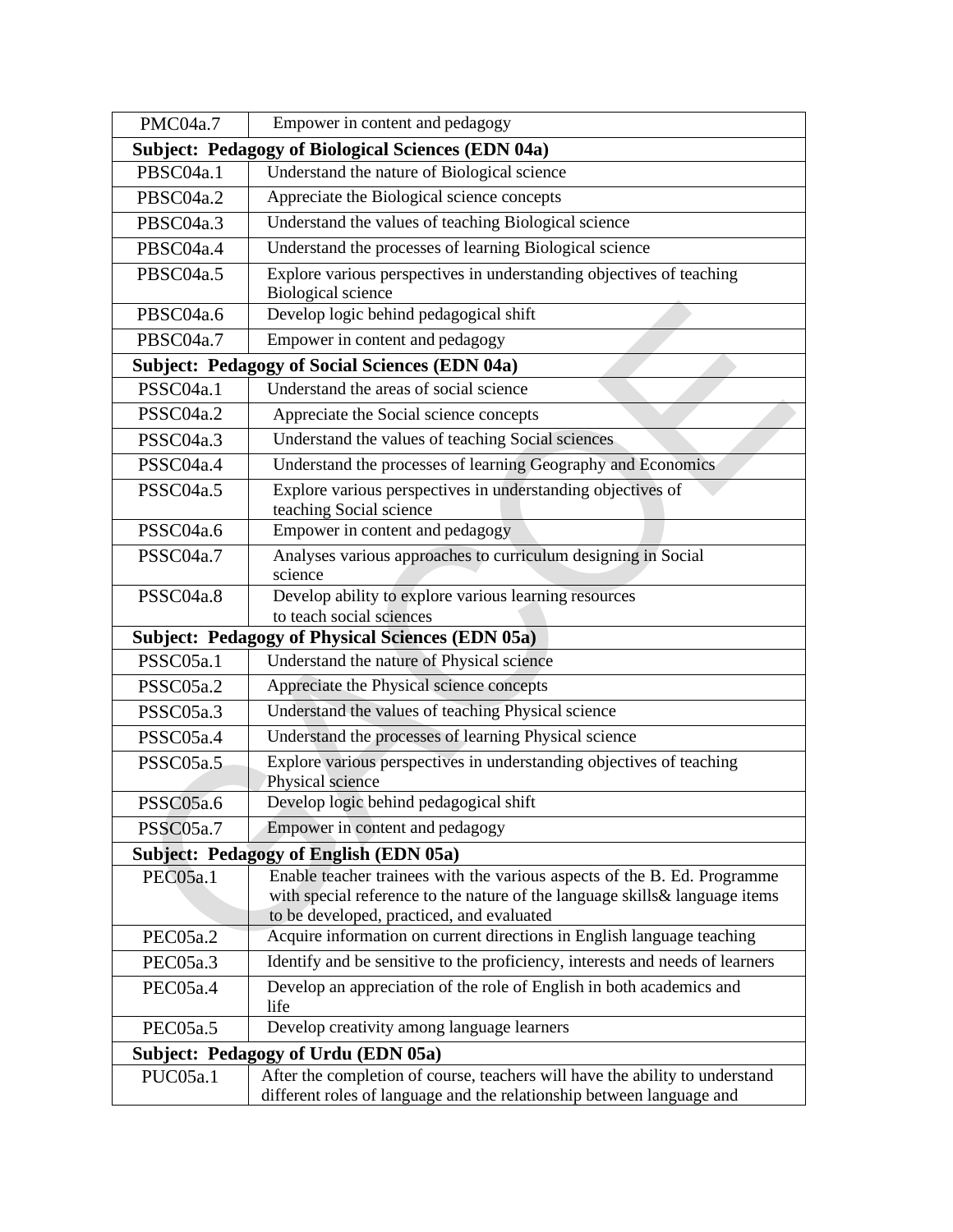|                                                                       | literature                                                                        |  |
|-----------------------------------------------------------------------|-----------------------------------------------------------------------------------|--|
| PUC05a.2                                                              | Develop creative talent in students                                               |  |
| PUC05a.3                                                              | The role of translation in teaching and its importance and field                  |  |
| PUC05a.4                                                              | A constructive approach to language teaching and learning                         |  |
| PUC05a.5                                                              | Encourage practice hobbies for students                                           |  |
| Subject: EPC 1 - Self Development (Communicative English, Life Skills |                                                                                   |  |
| & Yoga) (EDN 06)                                                      |                                                                                   |  |
| SDC06.1                                                               | Explore ways of understanding one's self                                          |  |
| SDC06.2                                                               | Develop skills required to practice yoga                                          |  |
| SDC06.3                                                               | Understand the importance of yoga for peaceful human life                         |  |
| SDC06.4                                                               | Develop ability to communicate                                                    |  |
| SDC06.5                                                               | Understand intricate issues related to various skills of communication            |  |
| SDC06.6                                                               | Develop life skills to deal with various situations in life                       |  |
|                                                                       | <b>Subject: Observation Record (EDN 07a)</b>                                      |  |
| ORC07a.1                                                              | Observe regular teachers thoroughly and noting all minute details                 |  |
| ORC07a.2                                                              | Write reflection on their observations                                            |  |
| ORC07a.3                                                              | Learning through observation and filling the format                               |  |
| ORC07a.4                                                              | Record self-observations of the real time teaching experiences of the regular     |  |
|                                                                       | school teachers                                                                   |  |
| Year/Sem:                                                             | <b>First year/ II semester</b>                                                    |  |
|                                                                       |                                                                                   |  |
| CO code                                                               | <b>Course Outcomes</b>                                                            |  |
|                                                                       | <b>Subject: Pedagogy of Mathematics (EDN 04b)</b>                                 |  |
| PMC04b.1                                                              | Analyze various approaches to curriculum designing in Mathematics                 |  |
| PMC04b.2                                                              | Develop critical reflections on position papers on Mathematics                    |  |
| PMC04b.3                                                              | Develop insights into curriculum frameworks                                       |  |
| PMC04b.4                                                              | Design relevant approaches and strategies in learning Mathematics                 |  |
| PMC04b.5                                                              | Utilize community resources in teaching Mathematics                               |  |
| <b>PMC04b.6</b>                                                       | Devise various plans strategically for the academic program                       |  |
| PMC04b.7                                                              | Plan and utilize various resources suitable for teaching -learning                |  |
|                                                                       | <b>Mathematics</b>                                                                |  |
| PMC04b.8                                                              | Develop skills to devise tools for assessment                                     |  |
|                                                                       | <b>Subject: Pedagogy of Social Sciences (EDN 04b)</b>                             |  |
| PSSC04b.1                                                             | Design suitable approaches and strategies to teach Social Sciences                |  |
| PSSC04b.2                                                             | Develop insights into historical perspectives of History and Political<br>science |  |
| PSSC04b.3                                                             | Utilize community resources in teaching                                           |  |
| PSSC04b.4                                                             | Devise various plans strategically for the academic program                       |  |
| PSSC04b.5                                                             | Plan and utilize various resources suitable for teaching -learning                |  |
|                                                                       | Develop skills to devise tools for assessment                                     |  |
|                                                                       | <b>Subject: Pedagogy of Biological Sciences (EDN 04b)</b>                         |  |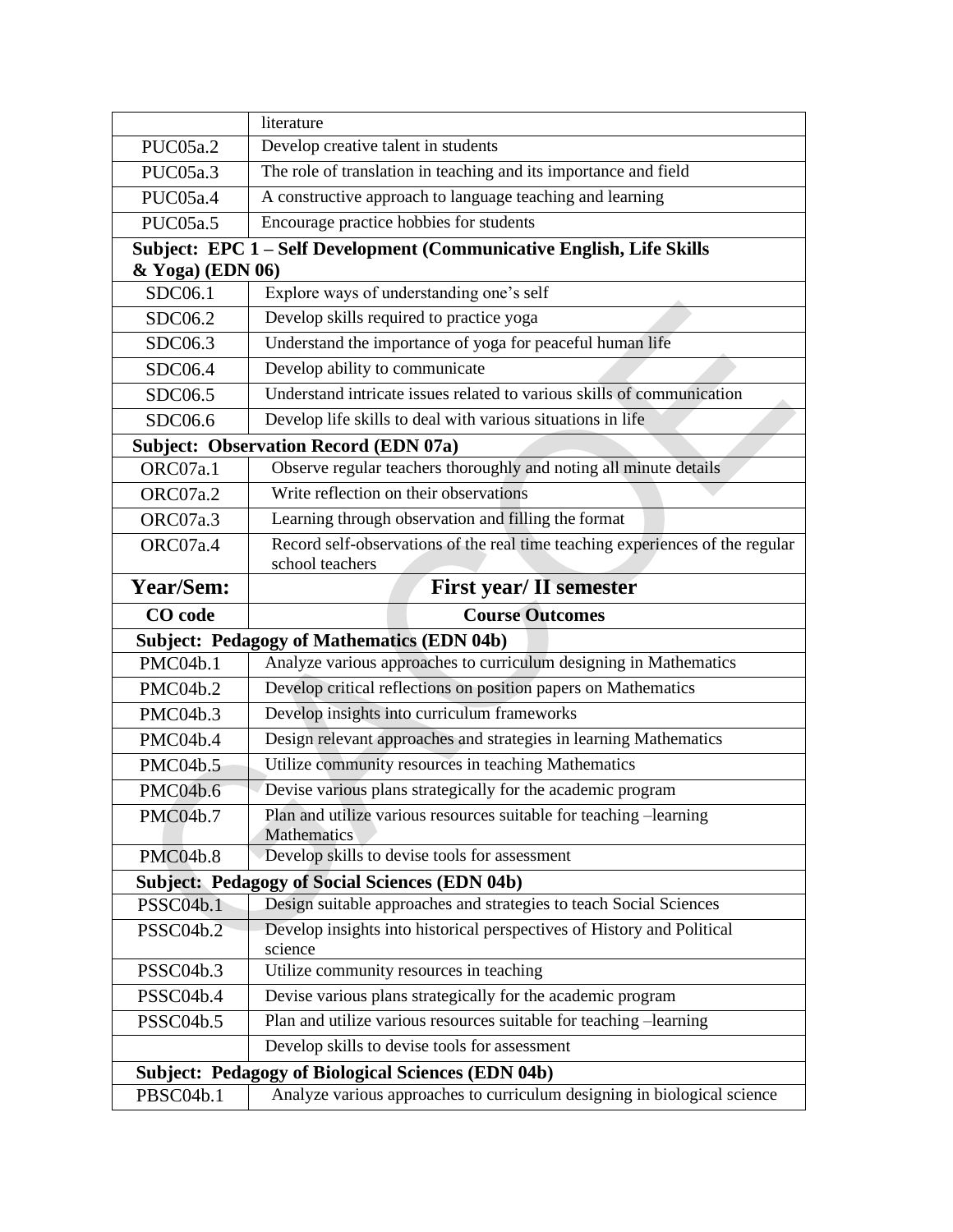| PBSC04b.2       | Develop critical reflections on position papers on biological science                                           |
|-----------------|-----------------------------------------------------------------------------------------------------------------|
| PBSC04b.3       | Develop insights into curriculum frameworks                                                                     |
| PBSC04b.4       | Design relevant approaches and strategies in learning biological<br>science                                     |
| PBSC04b.5       | Utilize community resources in teaching biological science                                                      |
| PBSC04b.6       | Devise various plans strategically for the academic program                                                     |
| PBSC04b.7       | Plan and utilize various resources suitable for teaching -learning<br>biological science                        |
| PBSC04b.8       | Develop skills to devise tools for assessment                                                                   |
|                 | <b>Subject: Pedagogy of Physical Sciences (EDN 05b)</b>                                                         |
| PPSC05b.1       | Analyze various approaches to curriculum designing in Physical science                                          |
| PPSC05b.2       | Develop critical reflections on position papers on Physical science                                             |
| PPSC05b.3       | Develop insights into curriculum frameworks                                                                     |
| PPSC05b.4       | Design relevant approaches and strategies in learning Physical<br>science                                       |
| PPSC05b.5       | Utilize community resources in teaching Physical science                                                        |
| PPSC05b.6       | Devise various plans strategically for the academic programme                                                   |
| PPSC05b.7       | Plan and utilize various resources suitable for teaching -learning<br>Physical science                          |
| PPSC05b.8       | Develop skills to devise tools for assessment                                                                   |
|                 | Subject: Pedagogy of English (EDN 05b)                                                                          |
| <b>PEC05b.1</b> | Practice learner cantered methods and techniques in the classroom                                               |
| <b>PEC05b.2</b> | Enable teacher trainees to use technology to enrich language teaching                                           |
| PEC05b.3        | Facilitate the effective use of learning resources                                                              |
| <b>PEC05b.4</b> | Encourage continuous professional development                                                                   |
| PEC05b.5        | Develop an appreciation of the role of English in both academics and<br>life                                    |
| PEC05b.6        | Develop creativity among language learners                                                                      |
|                 | <b>Subject: Pedagogy of Urdu (EDN 05b)</b>                                                                      |
| PUC05b.1        | Understand the importance of home language, school language and the<br>role of mother tongue in education       |
| <b>PUC05b.2</b> | Able to use teaching aids in classroom including audio-visual aids,<br>computers, internet etc.                 |
| <b>PUC05b.3</b> | Be able to cover multi-lingual strategies in the classroom                                                      |
| <b>PUC05b.4</b> | Familiarize with different technique of linguistic testing and estimation                                       |
| PUC05b.5        | Sensitivity to contemporary issues such as the right to education for<br>children, education, environment, etc. |
| PUC05b.6        | Be aware of the need for a language lab                                                                         |
|                 | <b>Subject: Sociological Perspectives of Education (EDN 08)</b>                                                 |
| <b>SPEC08.1</b> | Understand the sociological perspectives of education                                                           |
| SPEC08.2        | Develop understanding about socialization, culture and education                                                |
| SPEC08.3        | Become aware about education as a social process, its role in the process<br>of socialization                   |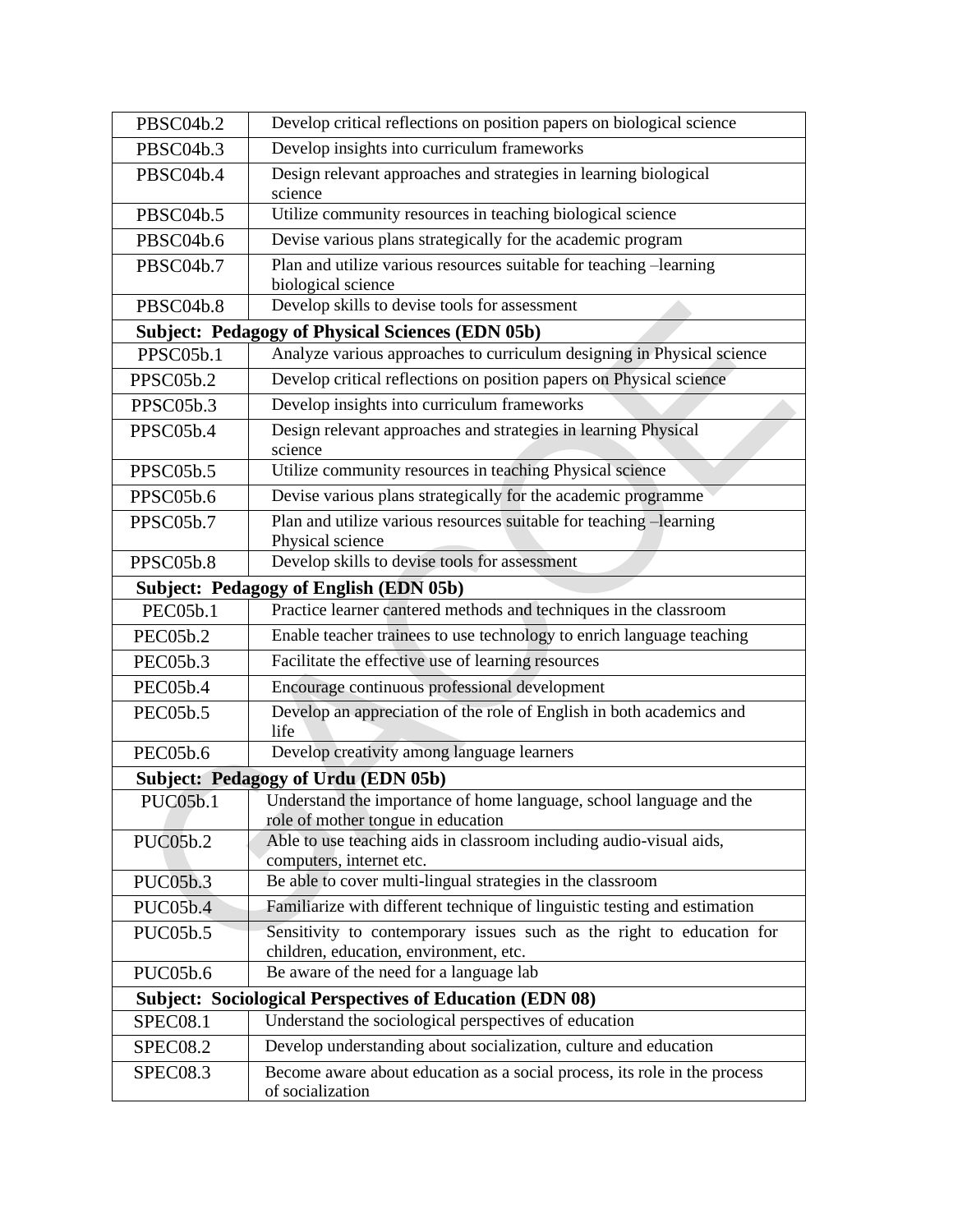| <b>SPEC08.4</b>                                                   | Understand the dynamics of social change                                                                                               |  |
|-------------------------------------------------------------------|----------------------------------------------------------------------------------------------------------------------------------------|--|
| <b>SPEC08.5</b>                                                   | Develop sensitivity towards concept of equality and equity through<br>education                                                        |  |
| <b>SPEC08.6</b>                                                   | Acquaint with contemporary issues in education                                                                                         |  |
| Subject: Microteaching & Reflective Teaching (Method I) (EDN 09)  |                                                                                                                                        |  |
| MTRTC09.1                                                         | Performs peer group teaching each of 6 minutes duration                                                                                |  |
| MTRTC09.2                                                         | Each session focuses on a specific behaviour / skill of teaching                                                                       |  |
| MTRTC09.3                                                         | Prepare Lesson Plan by using specific format                                                                                           |  |
| MTRTC09.4                                                         | Prepare Microteaching Preparation Form                                                                                                 |  |
| MTRTC09.5                                                         | Design Teaching Evaluation Form - Teacher Educator                                                                                     |  |
| MTRTC09.6                                                         | Develops Microteaching Evaluation Form for Peer observers / Student<br>teachers                                                        |  |
| MTRTC09.7                                                         | Develops Microteaching Self - Analysis Form to analyse their<br>performance                                                            |  |
| MTRTC09.8                                                         | Equip and empower the student teachers themselves with the skills,<br>competencies required to handle a real classroom                 |  |
| MTRTC09.9                                                         | Period plan is prepared with all the required procedures and practiced<br>before their peers and teacher educators                     |  |
| MTRTC09.10                                                        | Peer group act as students and also give feedback                                                                                      |  |
| MTRTC09.11                                                        | Develop clear understanding & competencies to transact curriculum in<br>a desirable procedure by practicing in a simulated situation   |  |
| MTRTC09.12                                                        | Session focuses on whole teaching behaviours                                                                                           |  |
|                                                                   | Subject: Microteaching & Reflective Teaching (Method II) (EDN 10)                                                                      |  |
| MTRTC10.1                                                         | Performs peer group teaching each of 6 minutes duration                                                                                |  |
| MTRTC10.2                                                         | Each session focuses on a specific behaviour / skill of teaching                                                                       |  |
| MTRTC10.3                                                         | Prepare Lesson Plan by using specific format                                                                                           |  |
| MTRTC10.4                                                         | Prepare Microteaching Preparation Form                                                                                                 |  |
| MTRTC10.5                                                         | Design Teaching Evaluation Form - Teacher Educator                                                                                     |  |
| MTRTC10.6                                                         | Develops Microteaching Evaluation Form for Peer observers / Student<br>teachers                                                        |  |
| MTRTC10.7                                                         | Develops Microteaching Self - Analysis Form to analyse their<br>performance                                                            |  |
| MTRTC10.8                                                         | Equip and empower the student teachers themselves with the skills,<br>competencies required to handle a real classroom                 |  |
| MTRTC10.9                                                         | Period plan is prepared with all the required procedures and practiced<br>before their peers and teacher educators                     |  |
| MTRTC10.10                                                        | Peer group act as students and also give feedback                                                                                      |  |
| MTRTC10.11                                                        | Develop clear understanding $&$ competencies to transact curriculum in<br>a desirable procedure by practicing in a simulated situation |  |
| MTRTC10.12                                                        | Session focuses on whole teaching behaviours                                                                                           |  |
| <b>Subject: EPC 2 ICT mediation in Teaching Learning (EDN 11)</b> |                                                                                                                                        |  |
| <b>ICTC11.1</b>                                                   | Develop the competencies defined in national policy on ICT                                                                             |  |
| <b>ICTC11.2</b>                                                   | Understand the capacities to handle todays and<br>tomorrow's technologies                                                              |  |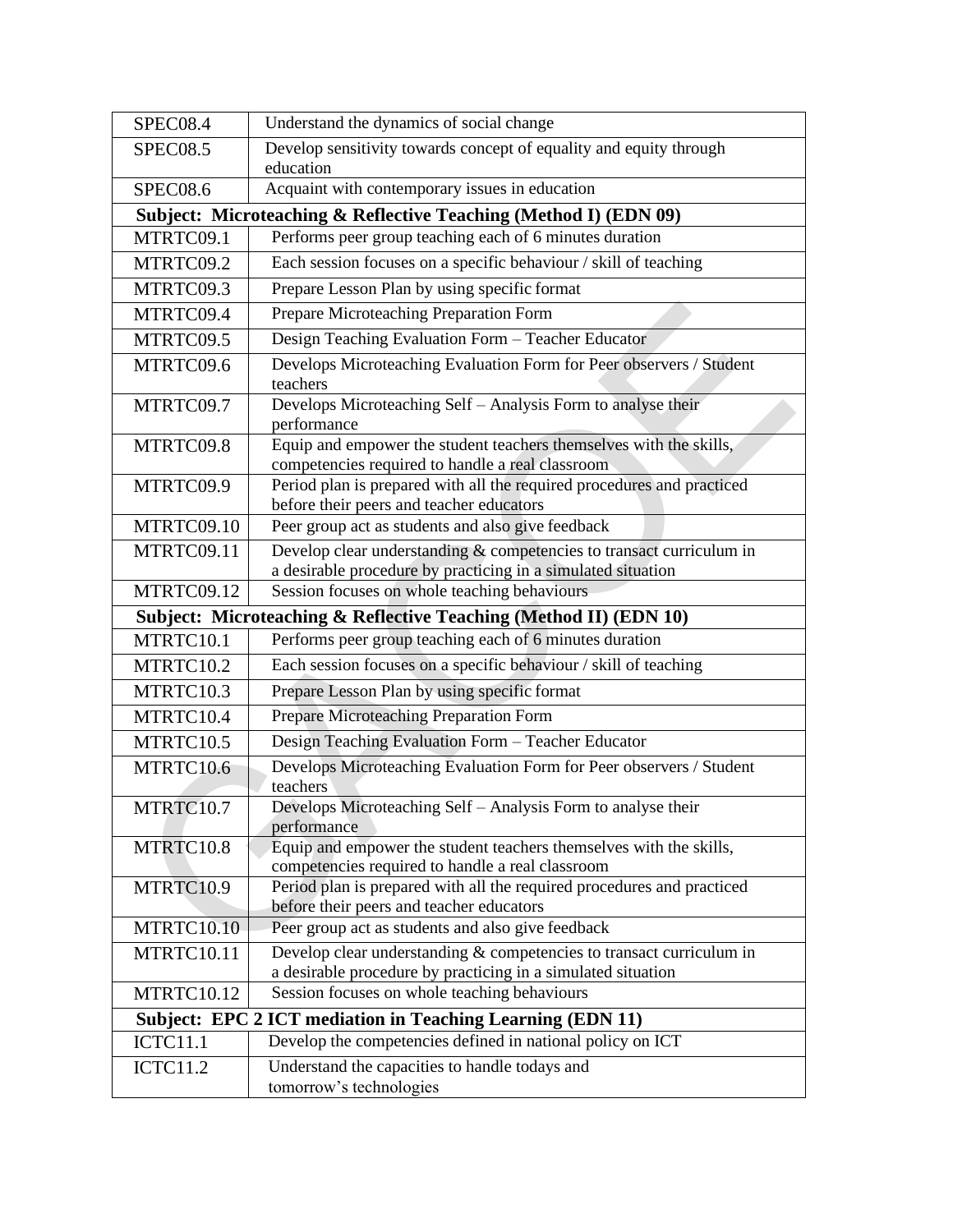| <b>ICTC11.3</b>                                             | Utilize ICT tools, software applications and digital resources                                                                                 |  |
|-------------------------------------------------------------|------------------------------------------------------------------------------------------------------------------------------------------------|--|
| <b>ICTC11.4</b>                                             | Integrate ICT into teaching-learning process                                                                                                   |  |
| <b>ICTC11.5</b>                                             | Participate in activities of teacher networks                                                                                                  |  |
| Year/Sem:                                                   | <b>Second year/III semester</b>                                                                                                                |  |
| CO code                                                     | <b>Course Outcomes</b>                                                                                                                         |  |
| <b>Subject: School Organization and Management (EDN 14)</b> |                                                                                                                                                |  |
| <b>SOMC14.1</b>                                             | Understand the basic concepts of educational management                                                                                        |  |
| <b>SOMC14.2</b>                                             | Understand different components of school management                                                                                           |  |
| SOMC14.3                                                    | Realize the multifaceted role of a teacher/head teacher                                                                                        |  |
| SOMC <sub>14.4</sub>                                        | Understand and appreciate the process of becoming an effective teacher                                                                         |  |
| SOMC14.5                                                    | Realize the importance and goals of secondary education in India                                                                               |  |
| SOMC14.6                                                    | Imbibe and internalize right attitudes and values with respect to issues<br>related to equity and equality in education                        |  |
| SOMC14.7                                                    | Get a holistic view of quality in education and the agencies concerned                                                                         |  |
| <b>SOMC14.8</b>                                             | with quality assurance<br>Develop an understanding of population concepts and the multi-                                                       |  |
|                                                             | dimensional nature of population education                                                                                                     |  |
| SOMC14.9                                                    | Understand the concept of environmental education and the role of                                                                              |  |
|                                                             | school in the context of sustainable development                                                                                               |  |
|                                                             | <b>Subject: Inclusive Practices (EDN 15)</b>                                                                                                   |  |
| <b>IPC15.1</b>                                              | Understand the construct of inclusive education $\&$ the progression from<br>segregation towards valuing & appreciating diversity in inclusive |  |
|                                                             | education                                                                                                                                      |  |
| <b>IPC15.2</b>                                              | Understand the national $\&$ key international policies $\&$ frameworks<br>facilitating inclusive education                                    |  |
| <b>IPC15.3</b>                                              | Develop skills in adapting instructional strategies for teaching in                                                                            |  |
|                                                             | mainstream classrooms                                                                                                                          |  |
| <b>IPC15.4</b>                                              | Understand the inclusive practices $\&$ its relation to good teaching                                                                          |  |
| <b>IPC15.5</b>                                              | Understand strategies for collaborative working and stakeholders support                                                                       |  |
|                                                             | in implementing inclusive education                                                                                                            |  |
|                                                             | <b>Subject: Health and Physical Education (EDN 16)</b>                                                                                         |  |
| <b>HPEC16.1</b>                                             | Understand the concept of holistic health                                                                                                      |  |
| <b>HPEC16.2</b>                                             | Understand the importance of yoga and sports for holistic health                                                                               |  |
| <b>HPEC16.3</b>                                             | Develop positive attitude towards healthy nutrition practices                                                                                  |  |
| <b>HPEC16.4</b>                                             | Develop clarity on health problems, safety measures, hazards                                                                                   |  |
| <b>HPEC16.5</b>                                             | Develop sensitivity, motivation and skills to develop fitness $\&$ right health<br>practices                                                   |  |
|                                                             | Subject: EPC 3 Drama and Art in Education (EDN 17)                                                                                             |  |
| DAEC17.1                                                    | Develop an awareness and appreciation of various art forms and their                                                                           |  |
|                                                             | cultural and draw linkages between various art forms                                                                                           |  |
| DAEC17.2                                                    | Appreciate cultural and learning diversity in the classroom and                                                                                |  |
|                                                             | community through sensitization through arts                                                                                                   |  |
| DAEC17.3                                                    | Develop a sense of "how learning happens" and the applicability of the<br>arts in creating learning situations contextually in schools         |  |
| DAEC17.4                                                    | Involve local artist resources in the classroom and bring multiple                                                                             |  |